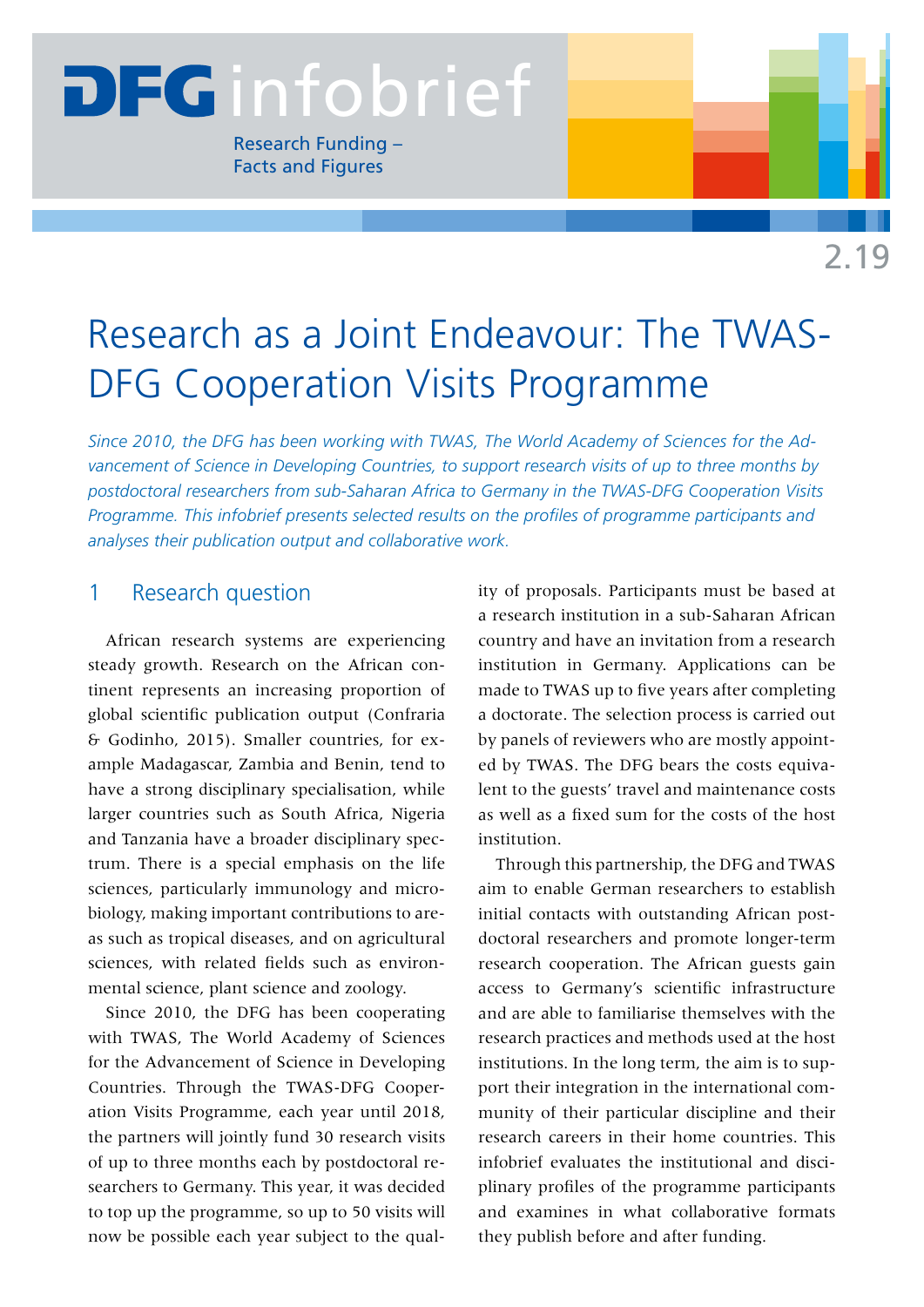### 2 Data basis and method

Between the start of the programme in 2010 and the last year examined in this report, 2016, a total of 171 visits were approved in the programme, in each case for the following year. The bibliometric analysis includes researchers who have actually begun their research visit. Eleven participants declined the offer. Accordingly, information on 160 researchers was included in the analysis.

To collect publication statistics, the SCOPUS  $ID<sup>-1</sup>$  was identified for the 160 individuals on the basis of first and last name (including spelling variants) and, if necessary, research area. Only nine researchers were not listed in SCOPUS. This indicates that the participants' subject spectrum and publication channels are well covered by the database.

For further analysis, two periods were classified. The "before funding" period comprises all publications up to and including the year when the proposal was approved. Since the actual research visit takes place up to a year later, publications arising from research visits should not be expected in the year in which the proposal was approved. The definition "after funding" comprises all years after the year of the funding decision. This makes it possible to assess the researchers' publication output to date and to what extent they have published after the TWAS funding.

The duration of the time periods naturally varies according to cohort: among researchers who were funded in 2010, the "before funding" period includes all years up to and including 2010 and the "after funding" period the years 2011 to 2018. For funding recipients in 2016, the "before funding" period extends up to 2016 and the "after funding decision" period includes only the 18 months from January 2017 to June 2018, when the data collection was conducted.

1 In a few cases, more than one SCOPUS ID existed. It has been demonstrated that overall the SCOPUS ID enables the reliable assignment of publications to individuals, even where there are spelling variants and homonyms (Aman, 2017).

In addition to publications, the institutions and countries in which funding recipients are currently working were recorded. The search was limited to publicly available information such as university websites and academic portals.

## 3 Profiles of funding recipients

Between 2010 and 2018, a total of 699 proposals were submitted in the TWAS-DFG Cooperation Visits Programme. During this period, 242 proposals were approved (Figure 1). The diagram shows that the number of proposals has risen substantially since the programme was first introduced. Since applicants require an invitation from a German host institution, this trend indicates a growing interest on both sides. It may be assumed that this is due to the fact that since  $2015 - as$  part of the implementation of its Africa concept – the DFG has been directly advertising the programme to African research funding organisations with which it cooperates. This was also the year in which proposals from South Africa began to be invited. Furthermore, the DFG's first issuing of the call for  $2018<sup>2</sup>$  presumably contributed to a further increase in the number of applicants. The recent top-up of the programme is partly a response to the growing demand for this type of funding. The analyses that follow, as explained in section 2, include the funding recipients for the years 2010 to 2016.

The cooperation programme reflects the focuses of scientific research in Africa. As shown in Figure 2, somewhat more than half of the visiting researchers represent the life sciences. 23 percent of funding recipients work in medicine (37 individuals) and 16 percent each in biology and in agriculture, forestry and veterinary medicine. At around a quarter of all funding recipients (45 individuals), the natural sciences are also well represented: 13 percent work in chemistry, followed by the earth sciences (8 percent), mathematics (4 percent) and physics

<sup>2</sup> https://twas.org/opportunity/twas-dfg-cooperation-visits-programme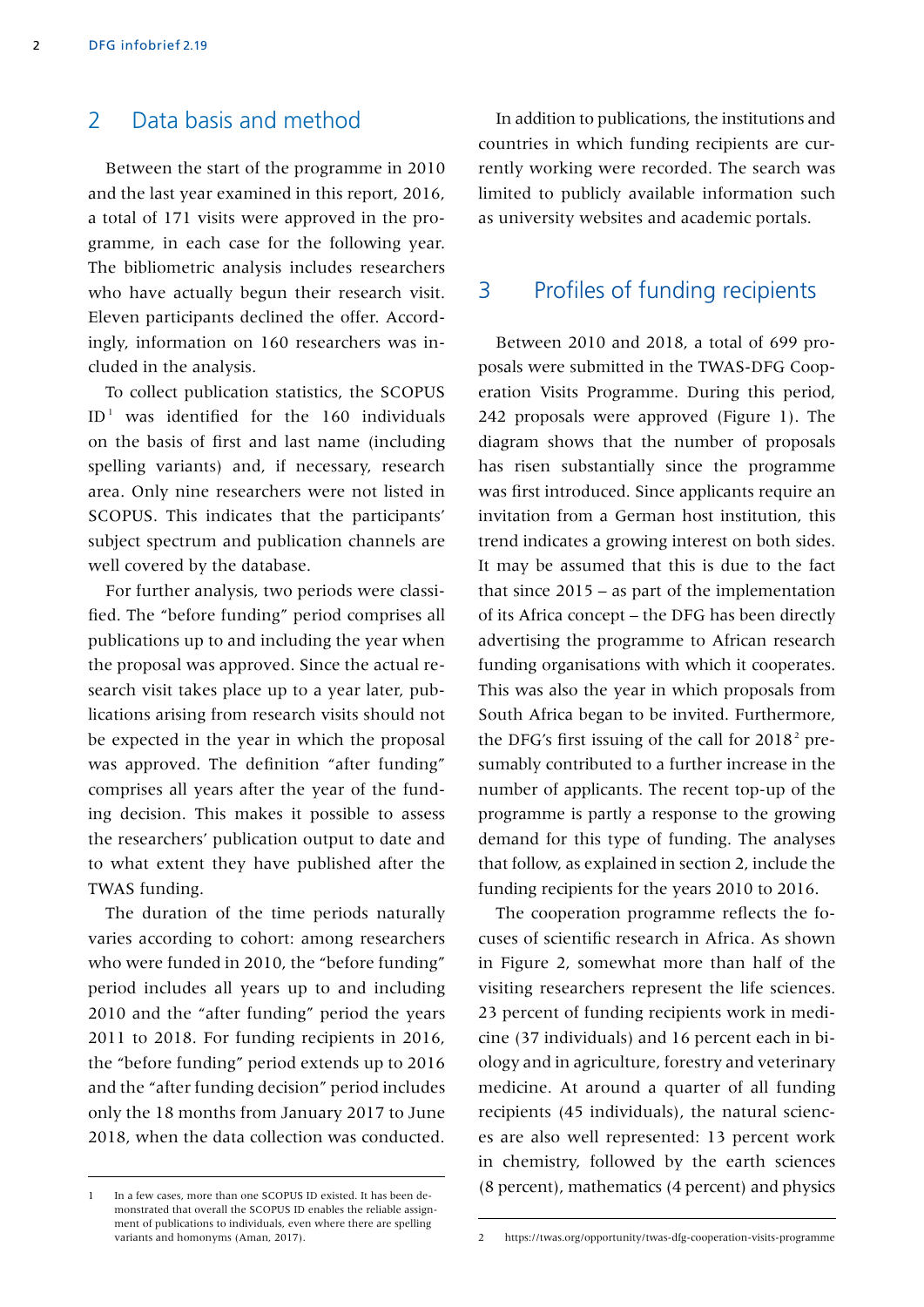

Data basis and source:

Proposals and approvals recorded by TWAS in approval years 2010 – 2018. N=699.





Proposal documents of approved applicants 2010 – 2016, N=160.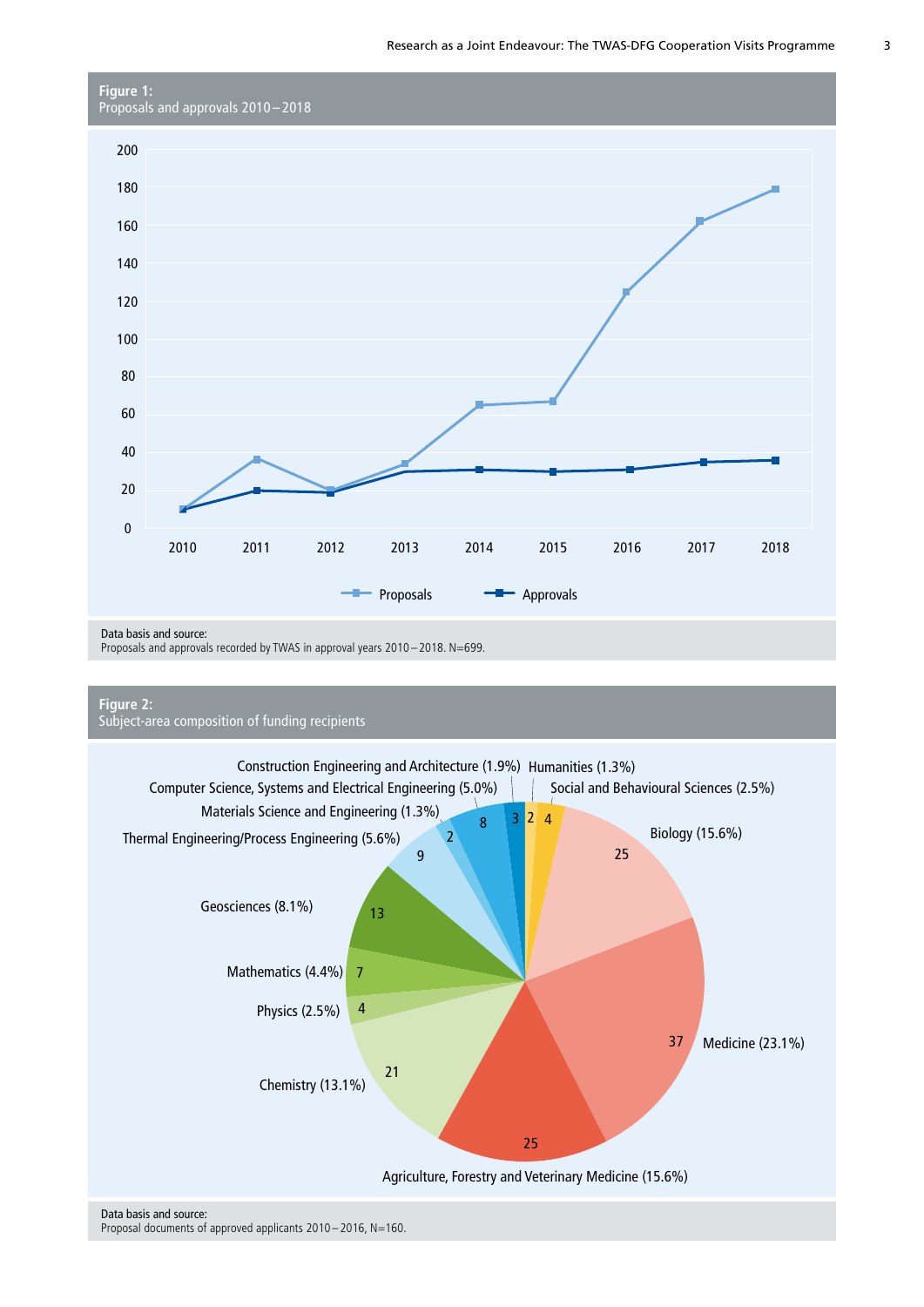(3 percent). Only a few recipients represent the engineering sciences (14 percent) and the social sciences and humanities (4 percent).

The high diversity of the funding recipients is also reflected in the distribution of countries from which applications were received, although there are some obvious focal areas (Figure 3). A large proportion of applications comes from Nigeria; 58 of the 160 participants (just over 36 percent) were based there when they submitted their applications, followed by 13 percent in Cameroon. 7 percent of funding recipients were based in Kenya and 6 percent each in Sudan, South Africa and Ethiopia. Other countries account for between 1 percent and 4 percent. In the interests of clarity, the countries with 3 proposals or fewer are combined in the diagram.

Applications for a research visit can be submitted to TWAS up to five years after completion of the doctorate; the funding is therefore designed as postdoctoral funding. For the 160 individuals assessed, the doctorate was completed on average 3.2 years previously. A slight majority of the participants earned their doctorates in their home country (93 out of 160, not shown). 8 percent carried out their doctoral research in another African country, almost without exception in South Africa.<sup>3</sup> Overall, 34 percent of participants had already worked in a non-African country for their doctorates before returning home, 21 percent in Europe (including 6 percent in Germany), 8 percent in Asia (mainly China, India and Japan) and a total of 4 percent in the USA, Australia, New Zealand or Latin America. A significant proportion of funding recipients had therefore already relocated abroad for their doctoral research.

3 Since applications from South Africa were only admitted in 2015 (year of approval), the proportion of participants of South African nationality stands at only a few percent.



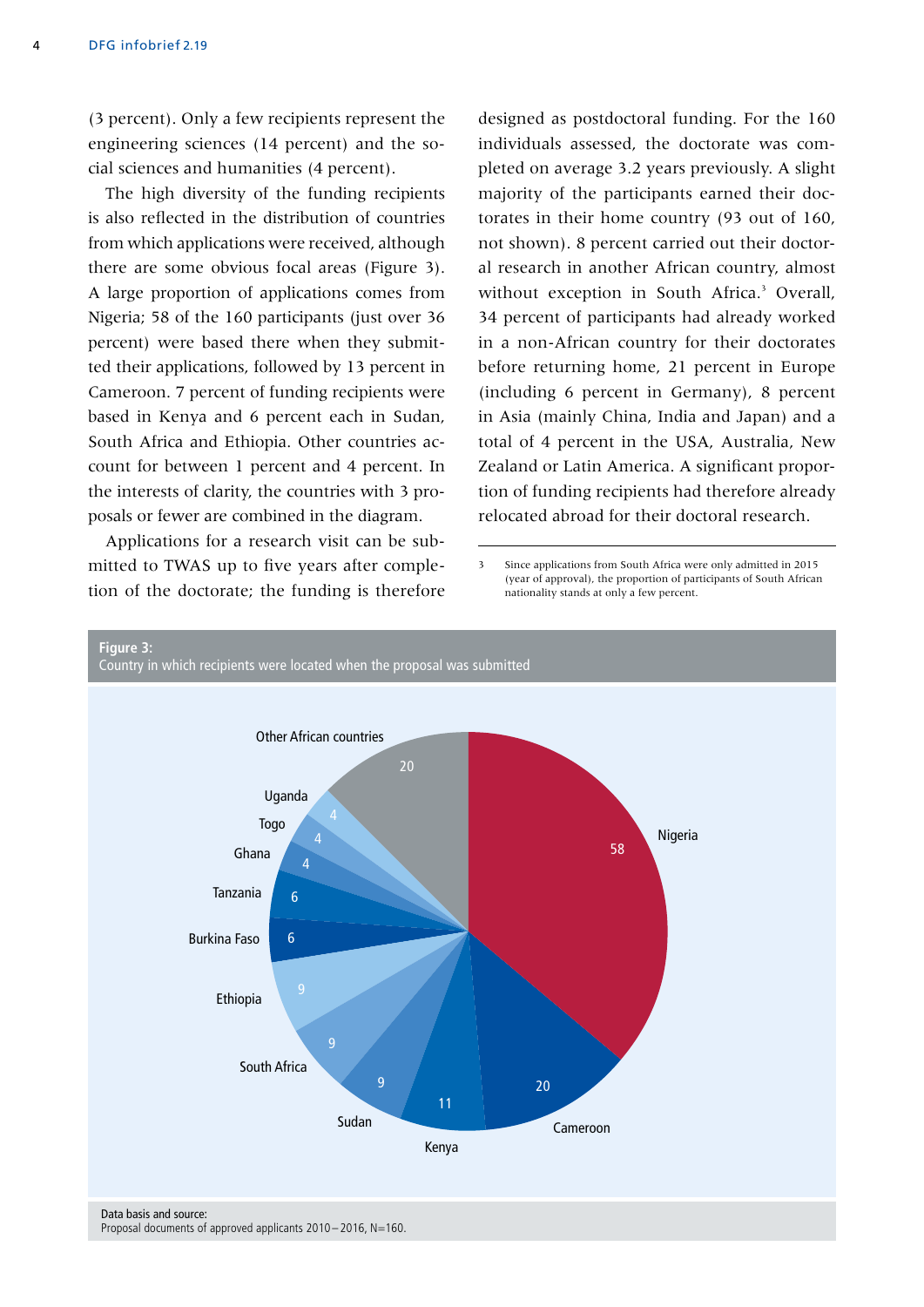# 4 Publications before and after funding

Most funding recipients in the TWAS programme have successfully published. Table 1 shows a breakdown of visiting researchers by the number of publications in the period prior to TWAS funding. For only 5 out of the 160 individuals were no publications found in this period; another 9 were not listed in SCOPUS. The largest number (41 percent) had between 1 and 5 publications, followed by 21 percent with 11 to 20 publications. 18 visiting researchers had a large publication output, with more than 20 publications prior to their TWAS visit.

For further analysis, a distinction was made between publications with the host institution, publications with other institutions in Germany, and publications without any German participation. Table 2 provides a summary of the number of publications before and after funding in the TWAS-DFG programme.

The overall proportions of publications with German participation and with the host institution show clearly that after the research visit the cooperation profile of the participants shifts towards the funded collaborations. Before funding, the visiting researchers published a total of 144 papers with German institutions (10 percent of all publications), of which 62 publications were with the later host institution. In the post-funding period up to June 2018, which lasted between 1.5 and 8.5 years depending on the cohort, 206 co-publications with German institutions appeared (20 percent of all publications). 144 papers were published with authors at the host institution. It is unknown whether these publications related to the funded project or subsequent projects.

| Table 1:<br>Visiting researchers by number of publications before funding |                                       |            |  |  |
|---------------------------------------------------------------------------|---------------------------------------|------------|--|--|
| <b>Publications before TWAS funding</b>                                   | <b>Number of visiting researchers</b> | Percentage |  |  |
| $\overline{0}$                                                            | 5                                     | 3.1%       |  |  |
| $1$ to 5                                                                  | 66                                    | 41.3%      |  |  |
| 6 to 10                                                                   | 28                                    | 17.5%      |  |  |
| 11 to 20                                                                  | 34                                    | 21.3%      |  |  |
| More as 20                                                                | 18                                    | 11.3%      |  |  |
| None listed                                                               | 9                                     | 5.6%       |  |  |
| <b>Total</b>                                                              | 160                                   | 100%       |  |  |

Data basis and source:

SCOPUS database, based on search of author ID of funding recipients by the DFG. Approved applicants 2010– 2016 (N=160).

#### **Table 2:**

Total number of SCOPUS publications by period and institution of co-authors

|                                 | <b>Before funding</b> |            | After funding |            |
|---------------------------------|-----------------------|------------|---------------|------------|
|                                 | <b>Number</b>         | Percentage | <b>Number</b> | Percentage |
| Without German participation    | 1,261                 | 89.8%      | 795           | 79.4%      |
| With other German participation | 82                    | 5.8%       | 62            | 6.2%       |
| With host institution           | 62                    | 4.4%       | 144           | 14.4%      |
| <b>Total</b>                    | 1,405                 | 100%       | 1,001         | 100%       |

Data basis and source:

SCOPUS database, based on search of author ID of funding recipients by the DFG. Approved applicants 2010– 2016 (N=160); nine persons not listed in SCOPUS.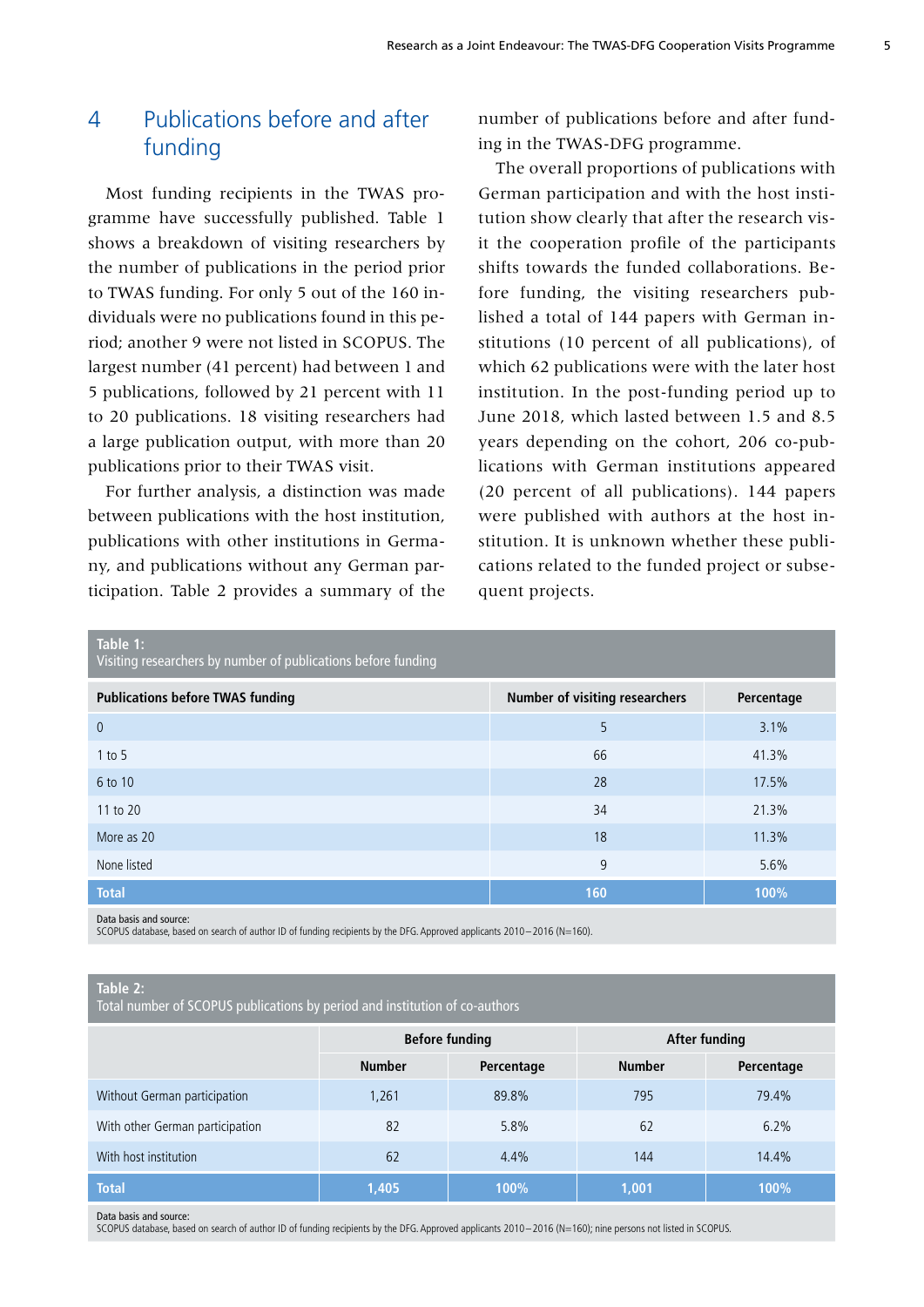It is also unknown how many of the participants published with the host institution before and after the TWAS-DFG funding. Figure 4 shows not publications but proportions of individuals in a quantity flow diagram. A distinction is made between four groups. One group comprises those participants with publications listed in SCOPUS in the relevant period but with no co-authors in Germany. The second includes those who published co-publications with authors from Germany. The third consists of individuals who authored publications with the institution that later hosted them. The fourth is made up of those with no publications listed in SCOPUS. Also visible in the diagram is the proportion of individuals who switched groups between periods.

The diagram shows that 16 percent of funding recipients published together with the host institution prior to the TWAS-DFG funding. 13 percent of programme participants published papers with other German participation before their research visit. Approximately two thirds of funding recipients (63 percent) had not published together with co-authors from Germany prior to funding and 9 percent had no publications listed in SCOPUS.

The proportion of individuals who publish with the host institution after funding is noticeably increasing, and they include a large number who have not previously published with the host institution. In the period after TWAS-DFG funding, a total of 58 funding recipients (36 percent) published jointly with the host institution. Of these, just over half (31 individuals) had published without any German participation before funding. 3 out of 14 funding recipients for whom no publications are listed in the period before funding published with the host institution after the TWAS funding. As the cohorts date from different years, in the long term further co-publications may be expected from the more recent cohorts in particular. The number of individuals in the first group may therefore be expected to increase further.